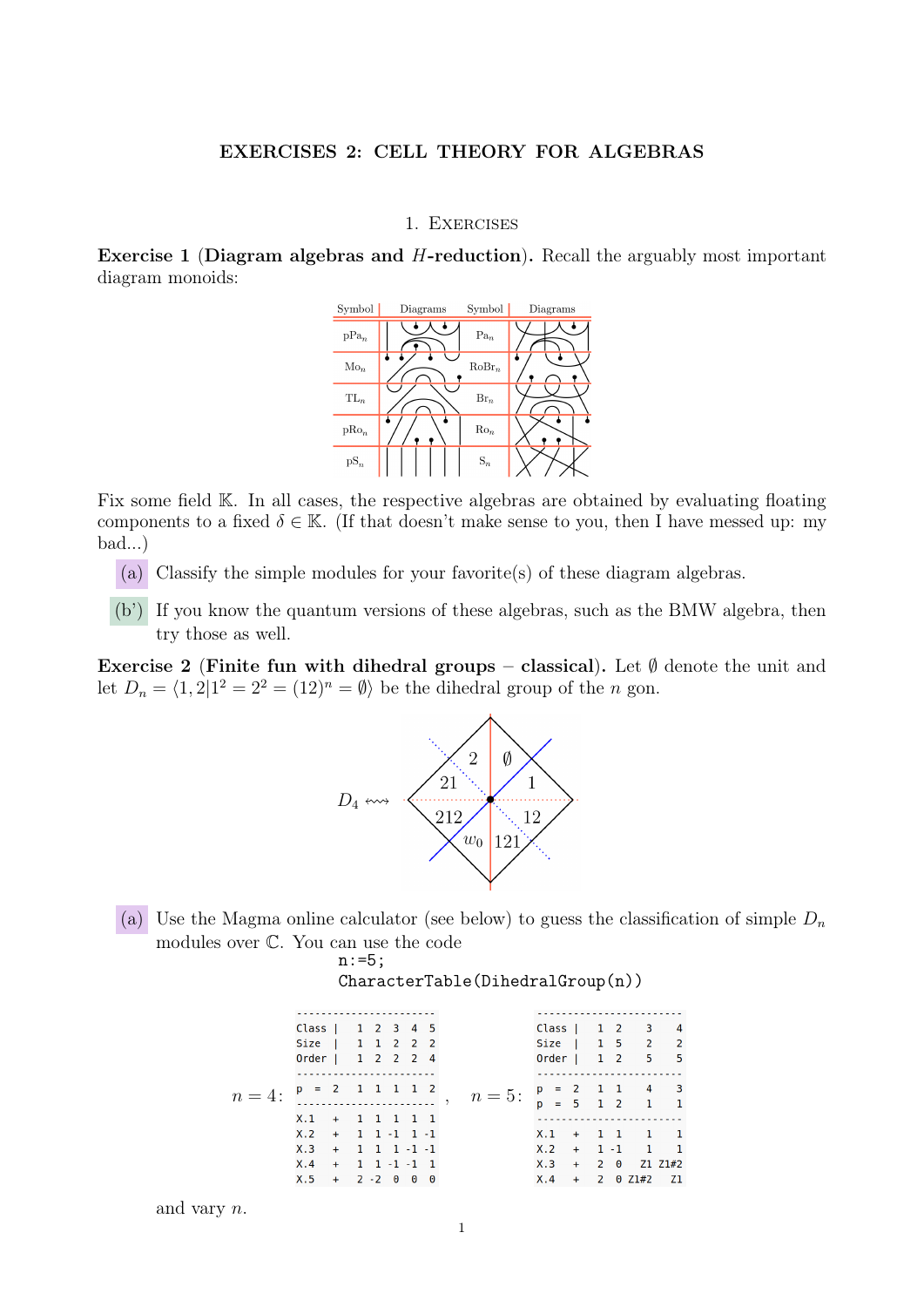(b) Show that your guessed classification is true.

 $(c^*)$  What happens for general fields?

Exercise 3 (Infinite fun with dihedral groups –  $\hat{a}$  la KL). Retain the notation from Exercise 2.

For an arbitrary field K consider the group algebra  $S = K[D_\infty]$  of the infinite dihedral group  $D_{\infty} = \langle 1, 2 | 1^2 = 2^2 = \emptyset \rangle$ . Every element of  $D_{\infty}$  has an unique reduced expression and we write k, 1, 2 and k, 2, 1 for the reduced expressions  $\dots$  21 and  $\dots$  12 in k symbols.

The algebra S has a KL basis  ${b_w|w \in D_{\infty}}$  (whose precise definition does not matter) with identity  $b_{\emptyset}$ . Set  $b_{0,a,b} = 0$ . The nonidentity multiplication rules are given by the Clebsch–Gordan formula:

$$
b_{k,1,2}b_{j,1,2} = \begin{cases} 2b_{|k-j|+1,1,2} + \cdots + 2b_{|k+j|-1,1,2} & j,1,2=2 \ldots 12, \\ b_{|k-j|,1,2} + 2b_{|k-j|+2,1,2} + \cdots + 2b_{|k+j|-2,1,2} + b_{|k+j|,1,2} & j,1,2=1 \ldots 12. \end{cases}
$$

There are also similar formulas with  $b_{i,2,1}$  on the right.

For example:

$$
b_{1212}b_{21212} = 2b_{12} + 2b_{1212} + 2b_{121212} + 2b_{12121212},
$$

$$
b_{1212}b_{121212} = b_{12} + 2b_{1212} + 2b_{121212} + 2b_{12121212} + b_{1212121212}.
$$

- (a) Compute the cell structure of S with respect to the KL basis  ${b_w|w \in D_{\infty}}$  for char(K)  $\neq$  2. Skip the identification of the nontrivial  $S_{\mathcal{H}}$  for now.
- (b') Compare the nontrivial  $S_{\mathcal{H}}$  of S to the Grothendieck algebra of complex finite dimensional  $SO_3(\mathbb{C})$ -representations.
- (c) What happens in characteristic two?

Exercise 4 (Finite fun with dihedral groups –  $\hat{a}$  la KL). Retain the notation from Exercise 3.

Let  $S = D_n = \langle 1, 2 | 1^2 = 2^2 = (12)^n = \emptyset \rangle$  be the dihedral group of the n gon. The longest element is  $w_0 = n, 1, 2 = n, 2, 1$ .

With respect to the KL basis and its multiplication rules, the only change compare to  $D_{\infty}$ is that expressions of the form (here  $d > 0$ )

$$
b_{n-d,1,2} + b_{n+d,1,2} \mapsto 2b_{w_0}, \quad b_{n-d,2,1} + b_{n+d,2,1} \mapsto 2b_{w_0}.
$$

are replaced as indicated. This is the truncated Clebsch–Gordan formula.

For example, for  $n = 6$  one gets:

$$
b_{1212}b_{21212} = 2b_{12} + 2b_{1212} + 2b_{121212} + 2b_{12121212} = 2b_{12} + 6b_{121212},
$$

 $b_{1212}b_{121212} = b_{12} + 2b_{1212} + 2b_{121212} + 2b_{12121212} + b_{1212121212} = 8b_{121212}$ 

- (a) Compute the cell structure of S with respect to the KL basis  ${b_w|w \in D_n}$  for  $\mathbb{K} = \mathbb{C}$ and odd *n*. Skip the identification of the nontrivial  $S_{\mathcal{H}}$  for now.
- (b') In Exercise 3 we have seen that the representation theory of the infinite dihedral group for the middle cell is controlled by  $SO_3(\mathbb{C})$ . Show that the same is true in finite type when working with an appropriate semisimplification of  $SO_3(\mathbb{C})$ -representations.
- $(c^*)$  What are the nontrivial  $S_{\mathcal{H}}$  explicitly?
- (d) What is the difference between odd and even  $n$ ?
- (e\*) What happens over general fields?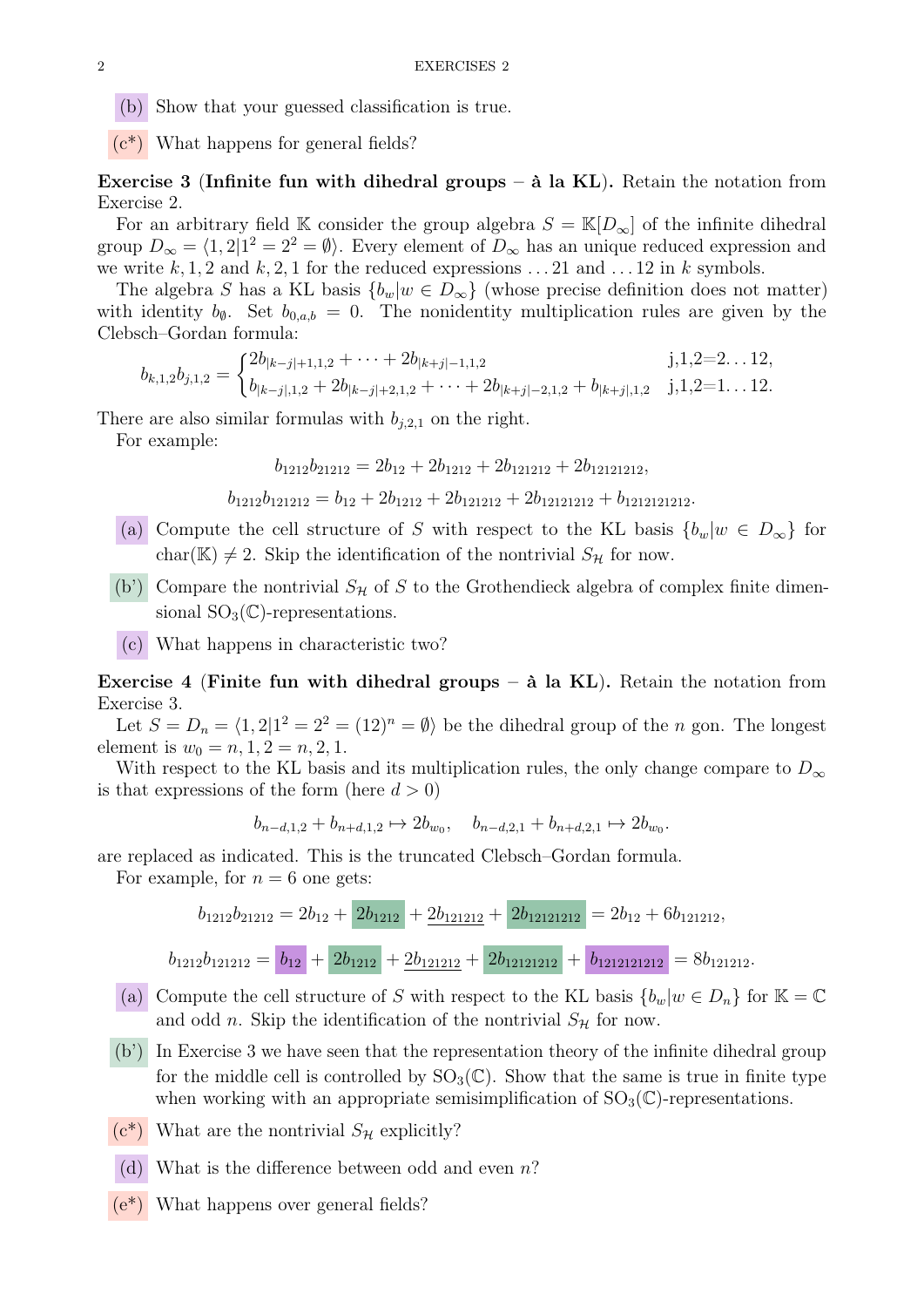- $\blacktriangleright$  There might be typos on the exercise sheets, my bad. Be prepared.
- I Star exercises are a bit trickier; prime exercises use notions I haven't explained.
- $\triangleright$  SageMath online calculator <https://sagecell.sagemath.org/> with the relevant material summarized on [https://doc.sagemath.org/html/en/thematic\\_tutorials/](https://doc.sagemath.org/html/en/thematic_tutorials/lie/weyl_character_ring.html) [lie/weyl\\_character\\_ring.html](https://doc.sagemath.org/html/en/thematic_tutorials/lie/weyl_character_ring.html)
- ▶ Magma online calculator <http://magma.maths.usyd.edu.au/calc/>

## Hints for Exercise 2

The one dimensional representations are easy to construct. For the two dimensional representations use

$$
1 \mapsto \begin{pmatrix} 1 & 0 \\ 0 & -1 \end{pmatrix}, \quad 2 \mapsto \begin{pmatrix} \cos(2\pi k/n) & -\sin(2\pi k/n) \\ -\sin(2\pi k/n) & -\cos(2\pi k/n) \end{pmatrix}.
$$

Via easy calculations (seriously: these are 2x2 matrices!) one verifies: The matrices satisfy the relations of  $D_n$  and have no common eigenvector, so the associated representations are simple. They are also nonconjugate for  $k \in \{1, \ldots, \lfloor \frac{n-1}{2} \rfloor\}$  $\frac{-1}{2}$ ]. Finally, the sum of the squares of their dimensions is  $2n$ , so we are done.

In general,  $D_n \cong \mathbb{Z}/n\mathbb{Z} \rtimes \mathbb{Z}/2\mathbb{Z}$ , and one can use 12 and 1 as the generators of the two groups in this semidirect product. Now induce from those two groups and hope for the best.

## Hints for Exercise 3

Unless the characteristic of  $K$  is two, the picture should look like

$$
\mathcal{J}_m \begin{array}{|l|l|} \hline b_1, b_{121}, \ldots & b_{12}, b_{1212}, \ldots \\ \hline b_{21}, b_{2121}, \ldots & b_{2}, b_{212}, \ldots \end{array} S_{\mathcal{H}} \cong_s \mathbb{K}[\mathbb{Z}]
$$
  

$$
\mathcal{J}_\emptyset \qquad \qquad b_\emptyset \qquad \qquad S_{\mathcal{H}} \cong \mathbb{K}
$$

The Grothendieck algebra (abelian or additive, that does not make a difference) of  $SO_3(\mathbb{C})$ can be computed via the SageMath online calculator, see above, with the code

A=WeylCharacterRing("A1",style="coroots"); k=5; j=4; A(2\*k,0)\*A(2\*j,0)

You need to vary k and j, and identify  $b_{121}$  with  $A(2) = A(2,0)$  up to scaling. Neither  $b_{121}$ nor A(2) satisfy any polynomial relation, but both generate the respective algebras.

## Hints for Exercise 4

Unless the characteristic of  $K$  is nonzero and small, the picture for n being odd should look like

$$
\mathcal{J}_{w_0} \qquad b_{w_0} \qquad S_{\mathcal{H}} \cong \mathbb{K}
$$
\n
$$
n \text{ odd: } \mathcal{J}_m \begin{bmatrix} b_1, b_{121}, \dots & b_{12}, b_{1212}, \dots & S_{\mathcal{H}} \cong_s \mathbb{K}[\mathbb{Z}/\frac{n-1}{2}\mathbb{Z}] \\ b_{21}, b_{2121}, \dots & b_{2}, b_{212}, \dots & S_{\mathcal{H}} \cong_s \mathbb{K}[\mathbb{Z}/\frac{n-1}{2}\mathbb{Z}] \\ \mathcal{J}_{\emptyset} & b_{\emptyset} & S_{\mathcal{H}} \cong \mathbb{K} \end{bmatrix}
$$

That the diagonal  $S_{\mathcal{H}}$  have pseudo idempotents is clear by  $b_1b_1 = 2b_1$ . For the off-diagonal elements let us take  $n = 7$  and  $b = b_{12} - b_{1212} + b_{121212}$ . Then the multiplication table